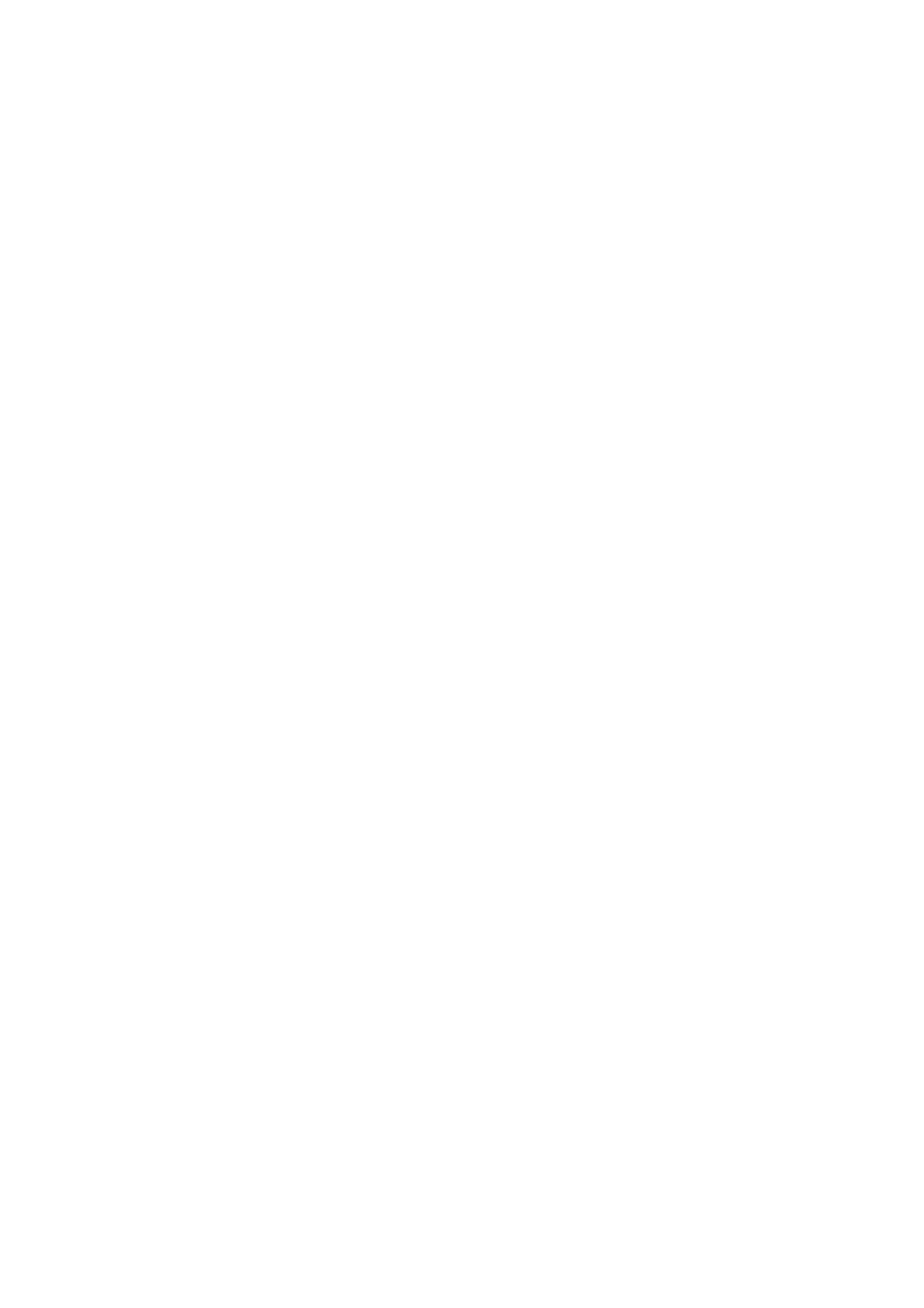# **Introduction**

## **The Public Interest Advocacy Centre**

The Public Interest Advocacy Centre (PIAC) is an independent, non-profit law and policy organisation that works for a fair just and democratic society, empowering citizens, consumers and communities by taking strategic action on public interest issues.

PIAC identifies public interest issues and, where possible and appropriate, works co-operatively with other organisations to advocate for individuals and groups affected. PIAC seeks to:

- Expose and redress unjust or unsafe practices, deficient laws or policies;
- promote accountable, transparent and responsive government;
- encourage, influence and inform public debate on issues affecting legal and democratic rights;
- promote the development of law that reflects the public interest;
- develop and assist community organisations with a public interest focus to pursue the interests of the communities they represent;
- develop models to respond to unmet legal need; and
- maintain an effective and sustainable organisation.

Established in July 1982 as an initiative of the Law Foundation of New South Wales, with support from the NSW Legal Aid Commission, PIAC was the first, and remains the only broadly based public interest legal centre in Australia. Financial support for PIAC comes primarily from the NSW Public Purpose Fund and the Commonwealth and State Community Legal Services Program. PIAC also receives funding from the NSW Government Department of Water and Energy for its work on utilities, and from Allens Arthur Robinson for its Indigenous Justice Program. PIAC also generatesincome from project and case grants, seminars, consultancy fees, donations and recovery of costs in legal actions.

# **Summary of recommendations**

**Recommendation 1:** PIAC recommends that the National Disability Strategy involve the Federal Government working with state and territory governments as well aslocal government in achieving real and sustainable changesto Australian society and government in terms of the involvement of people with disability.

**Recommendation 2:** PIAC recommends that a key goal of the National Disability Strategy be achieving full compliance with the UN Convention on the Rights of Persons with a Disability, with priority given to achieving significant progress priorities agreed to in consultation with the disability sector.

**Recommendation 3:** PIAC recommends that the National Disability Strategy include the development and ongoing use of a tool to analyse the impact of laws, policies and programs across governments on full participation of people with disability in all aspects of Australian life.

**Recommendation 4:** PIAC recommends that the further development and implementation of the National Disability Strategy be a responsibility within the Department of Prime Minister and Cabinet with a specialist unit and the Parliamentary Secretary having direct responsibility to the Prime Minister.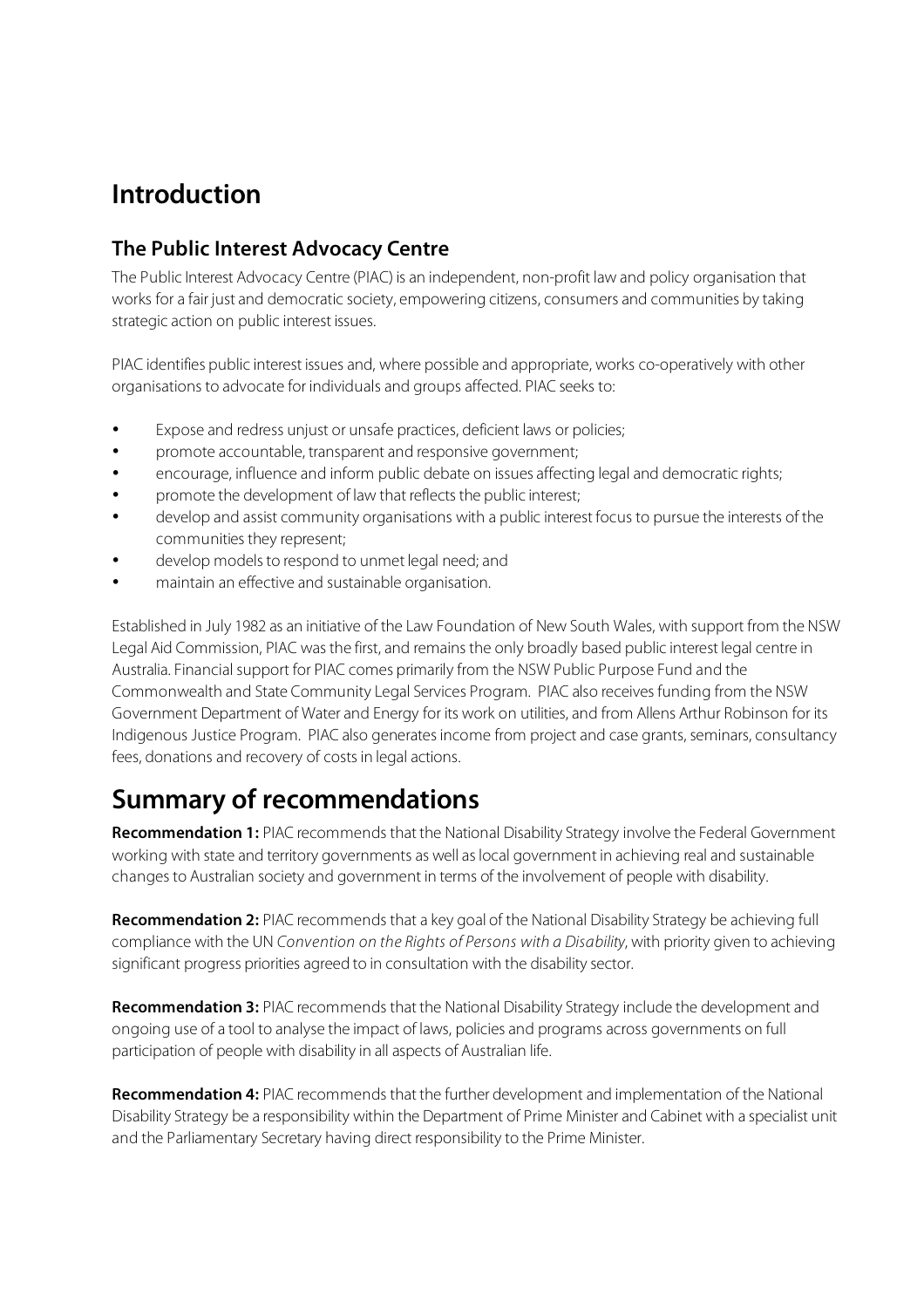**Recommendation 5:** PIAC recommends that the National Disability Strategy include a focus on ensuring people with disability can be partners with governmentsin achieving a fully inclusive and participatory Australian society, including strategiesto improve employment opportunities within government, effective consultation mechanisms, and the promotion of people with disability asleaders.

**Recommendation 6:** PIAC recommends that the National Disability Strategy include a focus on shifting complaints handling, licensing and compliance activitiesthat deal with disability-specific issuesinto appropriate mainstream government and regulatory bodies with retention of individual remedies and effective and accessible complaints mechanisms.

**Recommendation 7:** PIAC recommends that the National Disability Strategy include a focus on improvements to the legal system to enable more effective use of complaint mechanisms, whether human rights or disability specific or mainstream, by representative bodies. In particular, that the Australian Human Rights Commission and appropriate community advocacy bodies have a right of standing to bring complaints in respect of systemic wrongs against people with disability.

# **The National Disability Strategy consultation**

PIAC welcomes the Federal Government's commitment to the development of a National Disability Strategy (the Strategy). PIAC also welcomesthe Government's commitment to work with the states and territories, and people with disability and their advocatesto ensure that the Strategy provides an effective and comprehensive mechanism to ensure the full inclusion and participation of people with disability in the economic, social and cultural life of their community and of the nation.

### **General comments**

PIAC notes that people with disability continue to experience significant individual and systemic barriers to full inclusion and participation in Australian communities and the social, economic and cultural life of the nation.

Government programs and policies often fail to identify the contribution that people with disability can and do make to the economic, social and cultural well being of Australia. Rather they focus on people with disability as recipients of services.

An effective National Disability Strategy needs to change this focus and recognise the failure to provide necessary supports as barriersto people with disability exercising their full capacity, reaching their full potential and making a full contribution to their communities.

In this regard, PIAC acknowledges the pro-active approach that has been shown in recent months in the Federal Government's work. For example, the Government has shown a real willingnessto bring about positive change with respect to the development of the national airline strategy that recognises and seeksto remove the barriers faced by people with disability in respect of airline travel. Similarly, the Federal Government has demonstrated a willingness to understand and respond to how airline security screening systems might impact on people with disability.

PIAC urges the Federal Government to ensure that it engages actively with local government to develop and implement the Strategy. Local communities can be and are often the first point of entry for people to active participation in their community, be itthrough volunteering in a local community service or urban renewal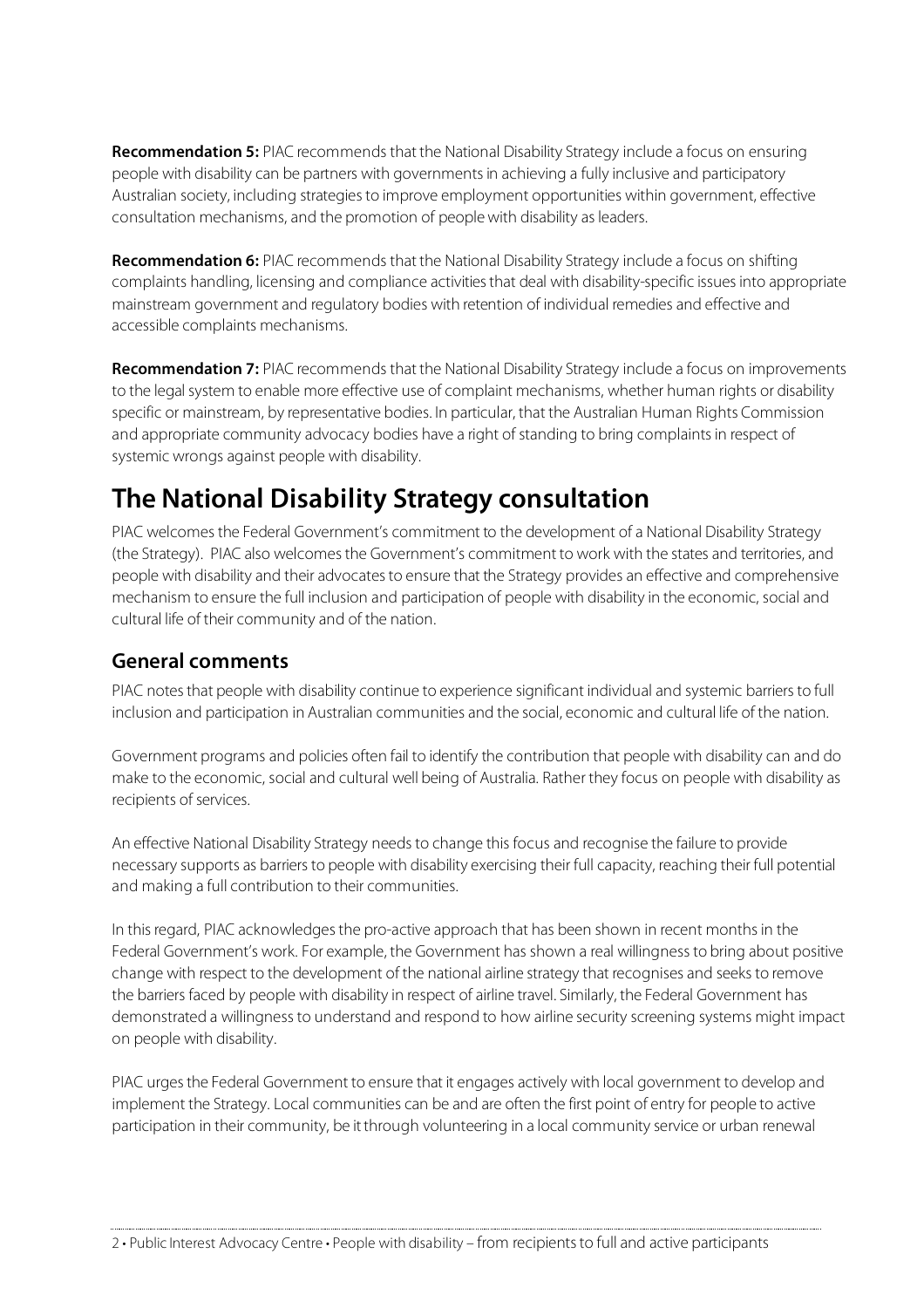program, accessing their local library or participating in the activities and policy development of their local government entity.

At present, the vision, principles and outcomes set out in the Strategy discussion paper focus on people with disability. PIAC submits that the language of the final Strategy needs to reflect the need for societal change. This could be achieved relatively easily through making society, government and community the subject of the vision, principles and outcomesrather than people with disability. For example, 'Equal social, economic and cultural participation of people with disability and their families', could be reframed as, 'Australian society, community and governments that encourage and enable the full and equal social, economic and cultural participation of people with disability and their families'.

#### **Recommendation 1**

PIAC recommends that the National Disability Strategy involve the Federal Government working with state and territory governments as well as local government in achieving real and sustainable changes to Australian society and government in terms of the involvement of people with disability.

### **International human rights and the Strategy**

PIAC strongly endorsesthe Government's decision to base the National Disability Strategy on the UN Convention on the Rights of Persons with Disabilities (the Disability Convention) and congratulates the Federal Government on its speedy ratification of the Convention in July this year. This is the beginning of important work for all levels of government, as well asthe private and community sector, to ensure Australia achievesfull compliance in practice and provides best-practice leadership to other countries.

The Disability Convention provides a clear framework for the changesthat are needed to make sure that the human rights of people with disability in Australia are protected, respected and fulfilled and that people with a disability can be fully participating members of the Australian community.

### **Working across all levels of governments, with Commonwealth leadership**

State, territory and local governments administer many areas of policy, programs, services, law and regulation that are partly or wholly relevant to the full participation of people with disability.

However, the Federal Government plays a vital role in bringing together all of those levels of government. It is able to provide the overarching vision for a new way of working. It is also responsible for ensuring Australia's compliance with itsinternational law obligations, and so has a particular opportunity and responsibility to provide leadership in all areas of the implementation of the Disability Convention.

#### **Recommendation 2**

PIAC recommends that a key goal of the National Disability Strategy be achieving full compliance with the UN Convention on the Rights of Persons with a Disability, with priority given to achieving significant progress priorities agreed to in consultation with the disability sector.

PIAC is aware that many other organisations will be focusing on mechanismsto be included in the Strategy to achieve a goal of this nature and does not provide further comment at this stage.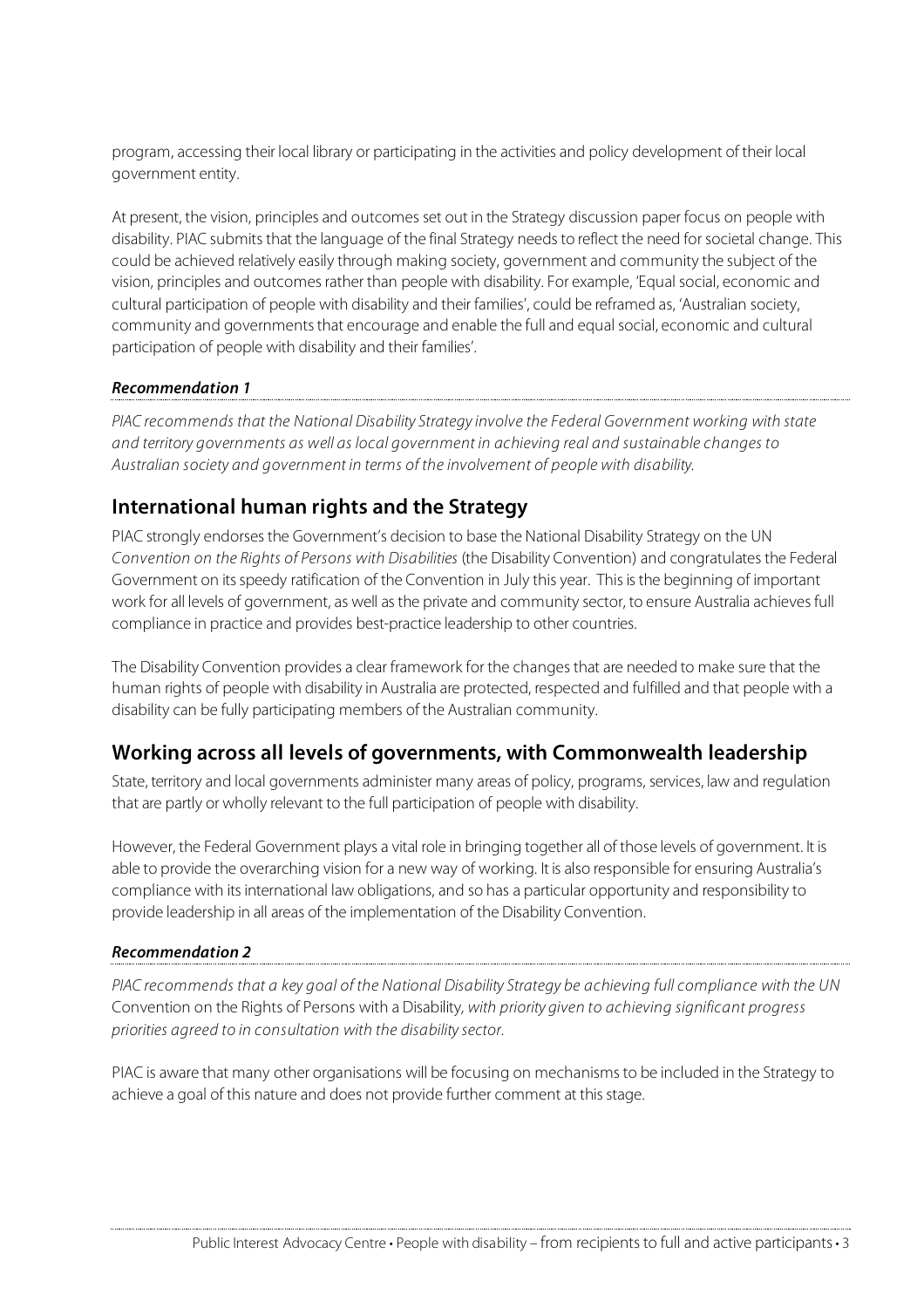# **Ensuring a pro-active, whole-of-government approach**

The lives of people with disability and their capacity to fulfill their potential and contribute fully to all aspects of the life of the community are affected by all aspects of government action or omission. It is not enough to focus on those aspects of the Federal Government's work that specifically respond to the disability-specific needs of people with disability. It is necessary to consider all aspects of the Government's work and how it operates to ensure that people with disability are not explicitly or inadvertently prevented from participating.

This means including mechanisms in the Strategy to analyse the impact of all Government policies and programs in terms of their potential to result in barriers for people with disability seeking to take full advantage of that policy or program.

PIAC proposes as a starting point forsuch an analysis a test developed by the Canadian Supreme Court to test whether or not laws, policies, programs or standards are unlawfully discriminatory in respect of disability. <sup>1</sup> In order to utilise the Supreme Court's test, it is necessary to reframe it as a pro-active analysis tool.<sup>2</sup> PIAC proposes that the analysis to be applied should take in the following elements.<sup>3</sup>

- 1. What is the nature and purpose of the law, service or program being provided or delivered?
- 2. What are the policies and standards within that service or program generally designed to achieve?
- 3. Has consideration been given to how the delivery of the service or program, and its underlying policies and standards can promote or interfere with the equitable participation and opportunities for people with disability?
- 4. Do the policies or standards expressly require the program or service to be delivered in a manner that is fully inclusive?

PIAC has done only preliminary thinking on how this approach might be applied and is willing to work with the Federal Government to develop this idea further.

#### **Recommendation 3**

PIAC recommends that the National Disability Strategy include the development and ongoing use of a tool to analyse the impact of laws, policies and programs across governments on full participation of people with disability in all aspects of Australian life.

Ensuring the Strategy has priority and isseen as a whole-of-government approach, requiresit to be located at the centre of Government, that is, within the Department of Prime Minister and Cabinet (PM&C). There should be a unit established within PM&C to oversee the further development and implementation of the Strategy, and to work, through the Council of Australian Governments (COAG) with state and territory governments.

4 • Public Interest Advocacy Centre • People with disability – from recipientsto full and active participants

 <sup>1</sup> British Columbia (Public Service Employee Relations Commission) <sup>v</sup> British Columbia Government and Service Employees' Union (9 September 1999) File No 26274 (SCC); British Columbia (Superintendent of Motor Vehicles) v British Columbia (Council of Human Rights) (16 December 1999) File No 26481 (SCC).

<sup>&</sup>lt;sup>2</sup> In the form provided by the Supreme Court, the test was articulated to analyse a rule, term or condition that was being challenged as unlawfully discriminatory.

<sup>&</sup>lt;sup>3</sup> PIAC notes that this approach will need to be refined through testing against a range of laws and programs to ensure that it effectively identifies the elements of government activity that need to be reshaped to ensure full participation is encouraged.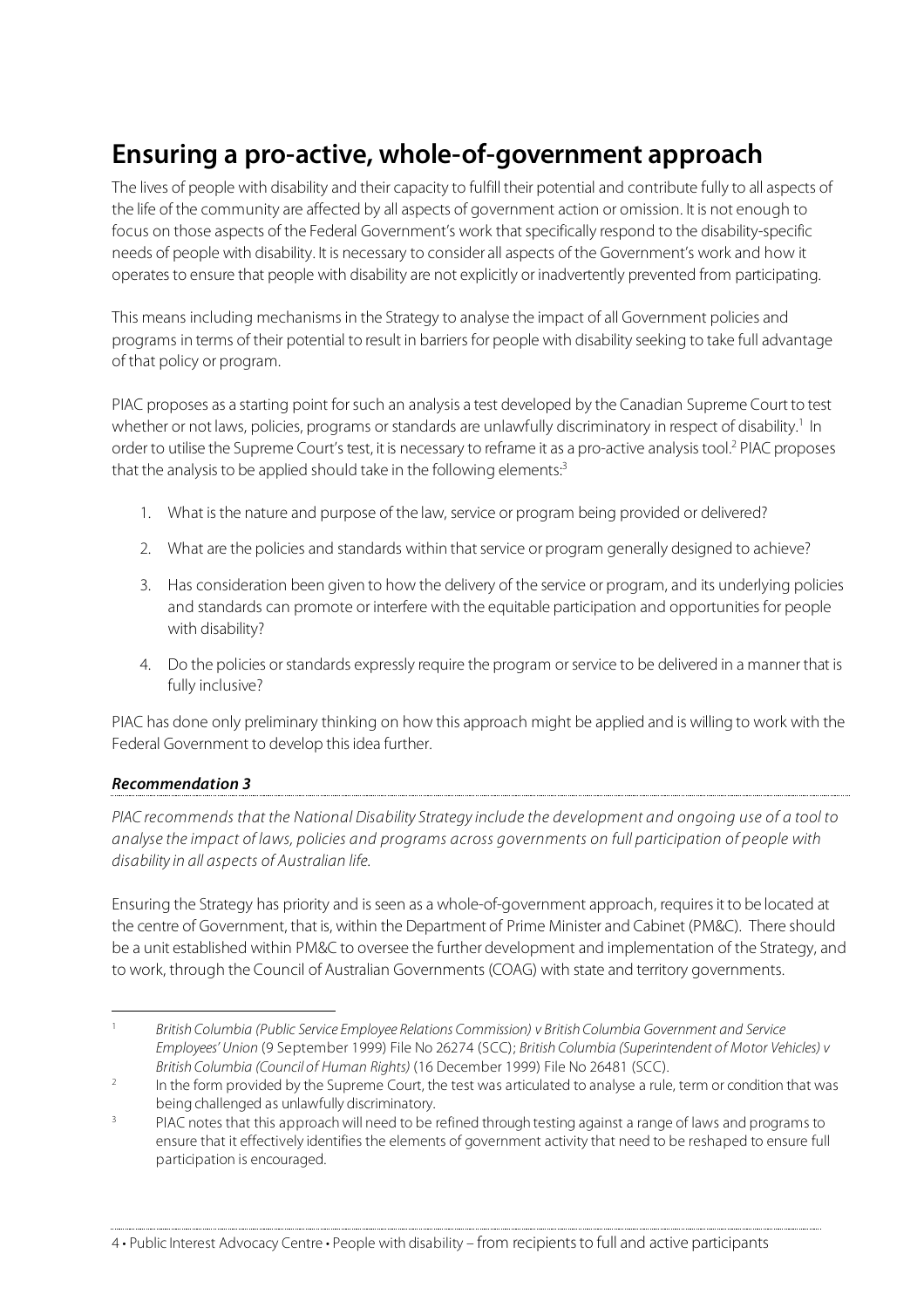#### **Recommendation 4**

PIAC recommends that the further development and implementation of the National Disability Strategy be a responsibility within the Department of Prime Minister and Cabinet with a specialist unit and the Parliamentary Secretary having direct responsibility to the Prime Minister.

## **Promoting participation of people with disabilities in government and leadership**

PIAC urgesthe Federal Government to use the Strategy as a means of ensuring that people with disabilities are afforded the opportunity to become active partners in the way we govern rather than simply being consulted from time to time. This means the Strategy needs to include mechanisms for:

- developing much more effective recruitment and retention strategiesin respect of people with disability across all areas of government;
- ensuring that government procurement practices promote the purchasing of facilities and equipment that are fully accessible; 4
- promoting opportunities for people with disability to work within government through secondments and participation in mainstream government advisory bodies, rather than only being involved in disability specific issues;
- facilitating effective consultation with and input from people with disability and their representative bodies;
- promoting the development of leadership capacity among people with disability to support them not only to be leaders within the disability sector, but also in all areas of life.

To achieve this, the Federal Government will need to commit resources to a range of processes, most particularly to enable national consultative processesthat are effective and inclusive.

Further, recognition must be given to the fact that often people with disability who have participated in national policy development processesin the past, such asthe development of disability standards under the Disability Discrimination Act 1992 (Cth) have done so in a voluntary capacity, taking time away from their paid work to contribute. Most others around the table in such processes are attending as part of their paid work. Wherever the special expertise and experience of people with disability is required in policy and law development, funding needs to be available to cover the costs of participation including travel, accommodation, support and actual sitting fees.

In relation to the promotion of leadership, PIAC endorsesthe submission of Leadership Plus.

#### **Recommendation 5**

PIAC recommends that the National Disability Strategy include a focus on ensuring people with disability can be partners with governments in achieving a fully inclusive and participatory Australian society, including strategies to improve employment opportunities within government, effective consultation mechanisms, and the promotion of people with disability as leaders.

See, for example, section 508 of the Rehabilitation Act that apply to procurement, etc, in respect of information and communications technology.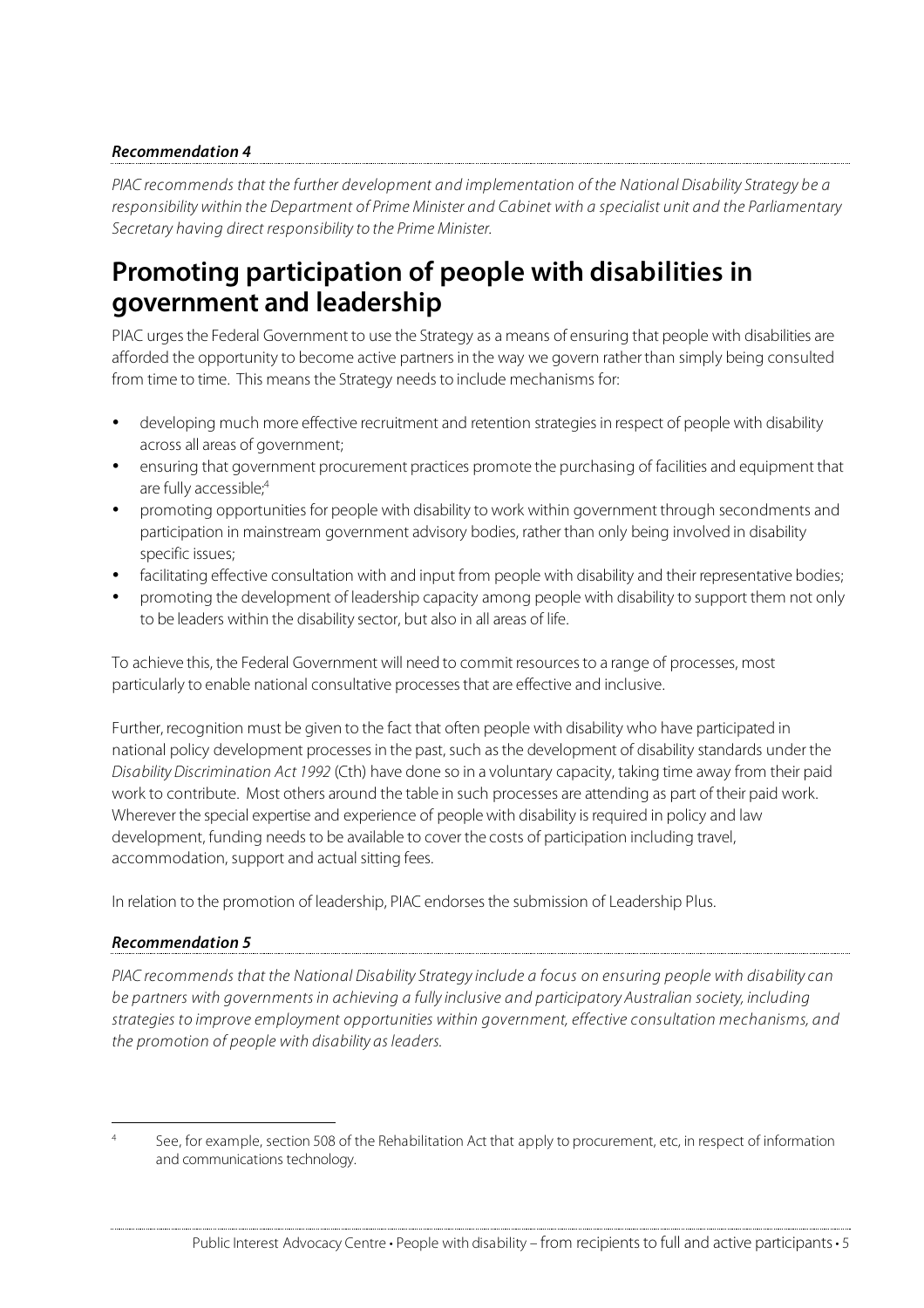# **Mainstreaming effective regulation**

In many areas, the approach by Government to ensuring inclusive practices has been to extract the disability specific issues from the main regulatory bodies and make them the responsibility of a specialist disabilityfocused or rights-focused body. For example, regulation of airlines access for people with disabilities is not dealt with expressly in the licensing and regulation of the airline industry. Nor isthe regulation in relation to the provision of captioning of television broadcasts dealt with expressly in the licensing and regulation of television broadcasting. By way of comparison, PIAC understands that the proposed Disability Standard in respect of accessto premises will become part of the overall national regulatory framework for building in Australia. PIAC believesthat the effect of the separation of disability-specific regulation from mainstream regulatory activitiesis to make the disability-specific regulation a lower priority for industry participants and to make the achievement of compliance with the disability-specific regulation less straight forward. It also emphasizes the exclusion faced by people with disability.

By contrast, the Canadian Government has given responsibility in respect of disability accessin public transport to the department with primary responsibility for public transport, the Canadian Transportation Agency (CTA). This enables issues of access and barriers to access and participation to be dealt with in the context of all-ofindustry regulation. This benefits industry, the regulatory process and people with disability, as there is only one place to go to find out about rights and responsibilities in respect of public transport. It also enables the relevant disability and human rights bodiesto provide independent and impartial input to the development and review of the effectiveness of policies and programs.

PIAC believesthat the National Disability Strategy should look at mainstreaming regulation that is consistent with equality and human rights law and improving the capacity of mainstream complaints handling, licensing and compliance bodies to ensure regulatory requirements are met. Any shift should not result in a reduction in the rights of people with disability to seek and achieve an effective and personal remedy, nor in reduced access to effective complaints mechanisms.

#### **Recommendation 6**

PIAC recommends that the National Disability Strategy include a focus on shifting complaints handling, licensing and compliance activities that deal with disability-specific issues into appropriate mainstream government and regulatory bodies with retention of individual remedies and effective and accessible complaints mechanisms.

This focus will also require consideration to be given to how disability advocacy and human rights bodies can have effective input to those mainstream bodies and what role they may play as complainants or notifiers. PIAC has for some time been advocating for more effective mechanisms for dealing with systemic discrimination through the establishment of a right of standing for the Australian Human Rights Commission and for appropriate community advocacy bodies to bring and pursue complaints of systemic discrimination in respect of people with disability.

#### **Recommendation 7**

PIAC recommends that the National Disability Strategy include a focus on improvements to the legal system to enable more effective use of complaint mechanisms, whether human rights or disability specific or mainstream, by representative bodies. In particular, that the Australian Human Rights Commission and